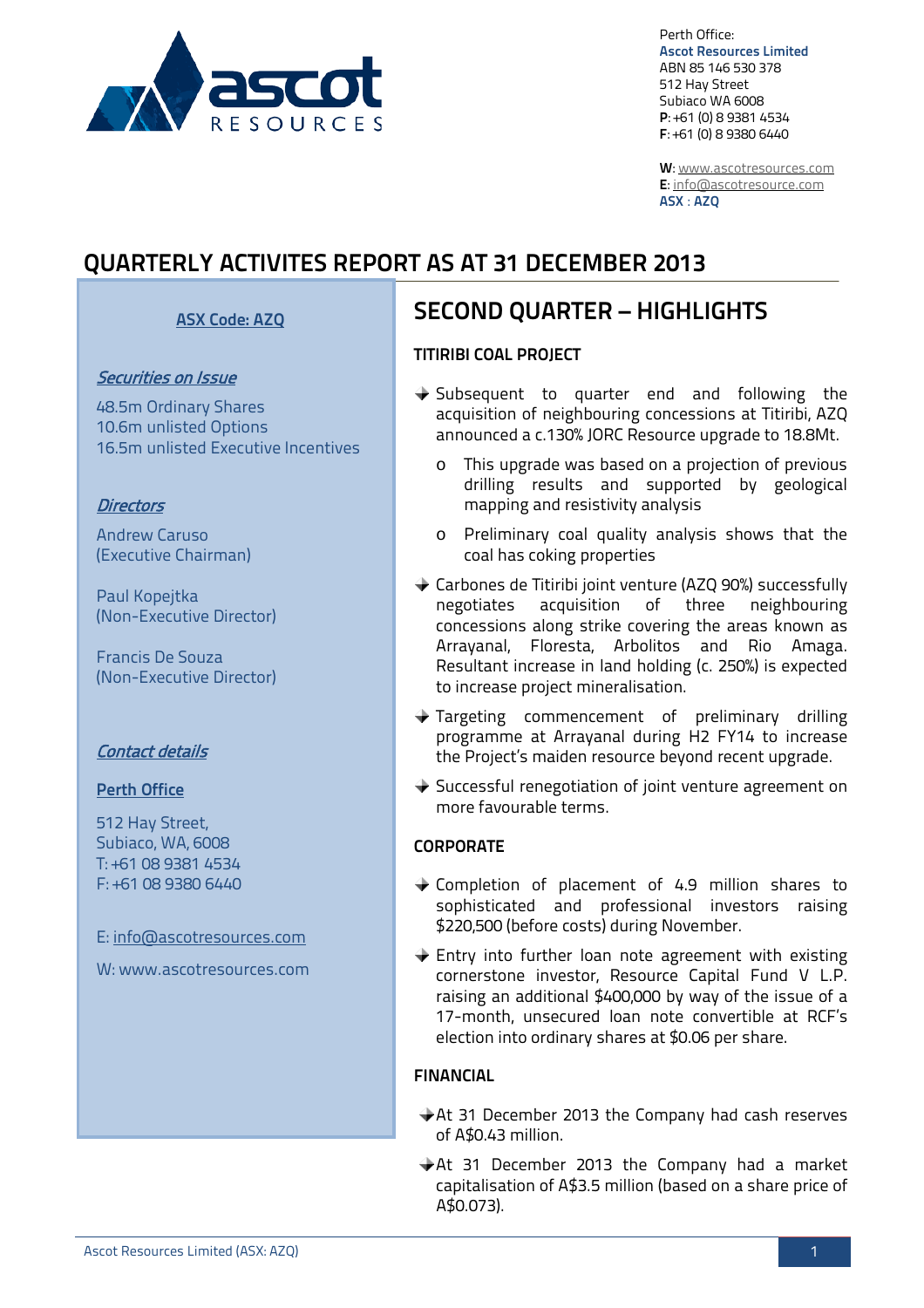

**QUARTERLY ACTIVITIES REPORT AS AT 31 DECEMBER2013**

# **PROJECT ACTIVITIES**

## **TITIRIBI COAL PROJECT**

In December, the Carbones de Titiribi Joint Venture (**CdTJV**), in which Ascot holds a 90% interest, successfully negotiated the acquisition of three additional concessions immediately surrounding those already comprising the Titiribi Coal Project (the **Project**).

The three concessions cover the areas known as Arrayanal, Floresta, Arbolitos and Rio Amaga Collectively, these areas comprise c.503 hectares, representing a 250% increase in the CTJV's existing land holding, and are expected to significantly increase the coal mineralisation of the Project.

Total consideration paid by Ascot for the acquisition was US\$50,000, with effective transfer of the tenements into the CdTJV expected to occur during Q4 FY14.

The concessions are known to be host to the Amaga coal formation, which is expected to contain all economic mineralisation – refer to diagram below. Analysis of geological mapping and non-invasive geophysical exploration work reflects potential for sizeable mineralisation in the Arrayanal concession alone, suggesting that collectively the areas present an opportunity for Ascot to increase the Project's resource estimate and, in turn, the company's underlying value and investment return.

Ascot's current base case modelling and pre-feasibility work do not account for this potential upside.



Figure 1: Amaga coal formation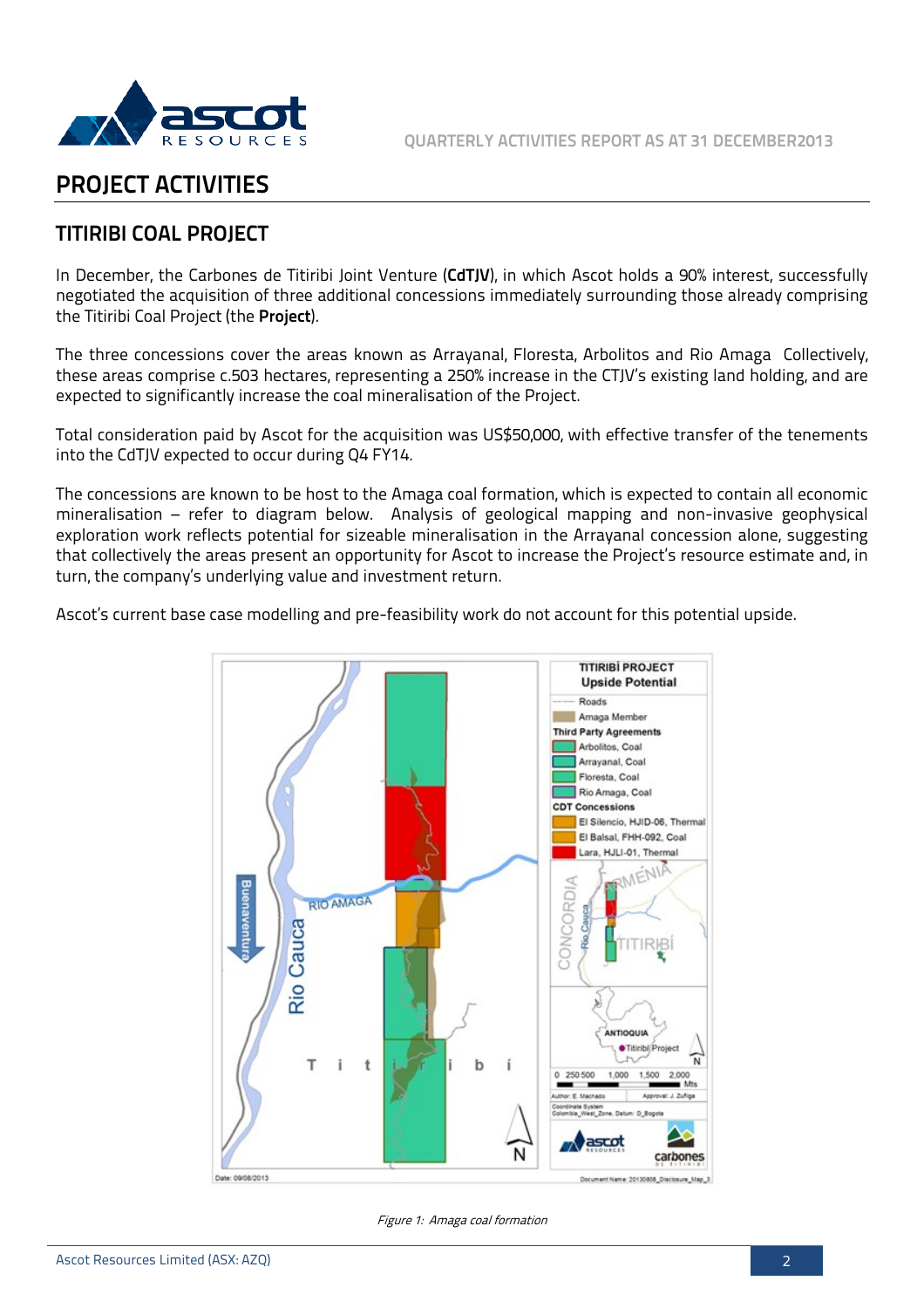

Following effective transfer of the concessions into the CdTJV, Ascot will seek to expedite exploration and drilling works within the Arrayanal concession and aim to increase the existing project resource estimate, as well as update the PFS, during H2 FY14.

### **Renegotiation of CdTJV Agreement**

During the quarter, Ascot also successfully renegotiated certain key terms of the CdTJV Agreement (**the Agreement**) on more favourable terms. Major changes to the original terms of the Agreement include i) a US\$700,000 reduction in payments due at initial commercial exploitation to US\$300,000, ii) simplified JORClinked Resource production royalty of US\$0.90/t, iii) removal of the JORC-linked Reserve payment structure, and iv) removal of dilution clauses which previously allowed Ascot's JV partner to increase its share in the CdTIV.

#### **Events subsequent to quarter end**

In January 2014, following the acquisition of the additional concessions (referred to above) adjacent to the Company's existing concessions at its 90%-owned Titiribi Project in Colombia, Ascot announced an increase to its maiden JORC Resource by c.130% (or 10.1Mt) to 18.8Mt. The revised estimate was prepared by the Company's independent geological consultant, Behre Dolbear and Company Inc. in the USA, and was underpinned by the agreement to acquire acquisition a culmination of further analysis of drilling and exploration work conducted in 2013.

The following table summarises the categorisation of the Resource estimate for each concession, prepared in accordance with the JORC (2012) Code.

| JORC resource category (Mt) | El Silencio / El Balsal | Lara | Arrayanal                | <b>TOTAL</b> |
|-----------------------------|-------------------------|------|--------------------------|--------------|
| Measured                    | 5.2                     | -    | 2.7                      | 7.9          |
| Indicated                   | 0.7                     | -    | 8.0                      | 8.7          |
| Inferred                    | 0.4                     | 1.8  | $\overline{\phantom{0}}$ | 2.2          |
| <b>TOTAL</b>                | 6.3                     | 1.8  | 10.7                     | 18.8         |

## **URABÁ COAL PROJECT**

In July 2013, Ascot entered into a conditional agreement to acquire a 90% interest in a ~5,000 hectare coal mining concession located near the Gulf of Urabá in the Department of Antioquia, Colombia. Shareholders approved entry into the transaction at a general meeting held in October 2013.

During the quarter, Ascot continued to undertake due diligence and is targeting completion of the acquisition in late Q3 / early Q4 of FY14.

## **MCPHEES GOLD PROJECT**

No exploration activities or related work was undertaken on the McPhees Gold Project during the quarter. Ascot continues to evaluate its options, including the potential divestment of the project.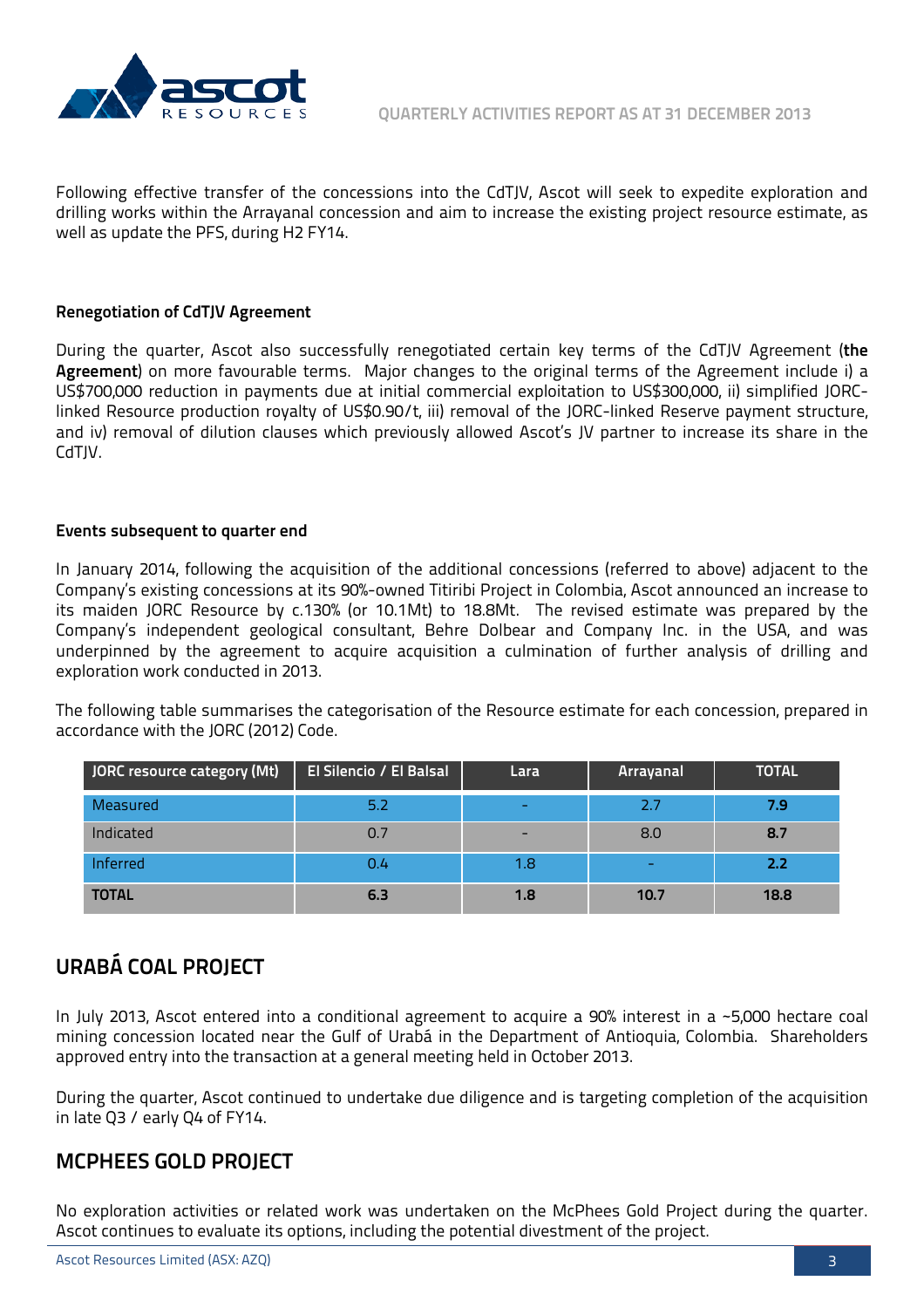

## **MINING TENEMENTS**

For details of mining tenements held, acquired or disposed of by Ascot during the quarter, refer to Appendix 1 of this report.

# **CORPORATE**

## **Fundraising**

In November 2013, Ascot successfully raised \$220,500 (before costs) through a placement to sophisticated and professional investors of circa 4.9 million ordinary shares at an issue price of \$0.045 per share.

The Company also secured additional funding of \$400,000 from specialist mining private equity firm and existing cornerstone investor Resource Capital Fund V L.P. through the issue of a 17-month unsecured loan note (**the Note**). The Note is convertible at RCF's election at a price of \$0.06 per share and carries a coupon rate of 14% per annum, payable quarterly in arrears, at Ascot's discretion, in cash or Ascot shares (or a combination thereof), with any shares being issued at 5% discount to prevailing market prices.

Ascot has undertaken to obtain requisite shareholder approvals to enable conversion of the note by RCF within 3 months of its issue, otherwise the Note becomes immediately repayable. A general meeting of shareholders will be convened during Q3 FY14.

The net proceeds from Ascot's capital management initiatives were, and will continue to be, used as working capital to fund 2014 operations and ongoing works at the Company's flagship Titiribi Project.

#### **Annual General Meeting**

Ascot's annual general meeting was held on 28 November 2013. All resolutions were passed, including the election and re-election of Andrew Caruso and Francis de Souza, respectively, as directors of the Company.

## **FINANCIAL**

At 31 December 2013 the Company had cash reserves of A\$0.43 million.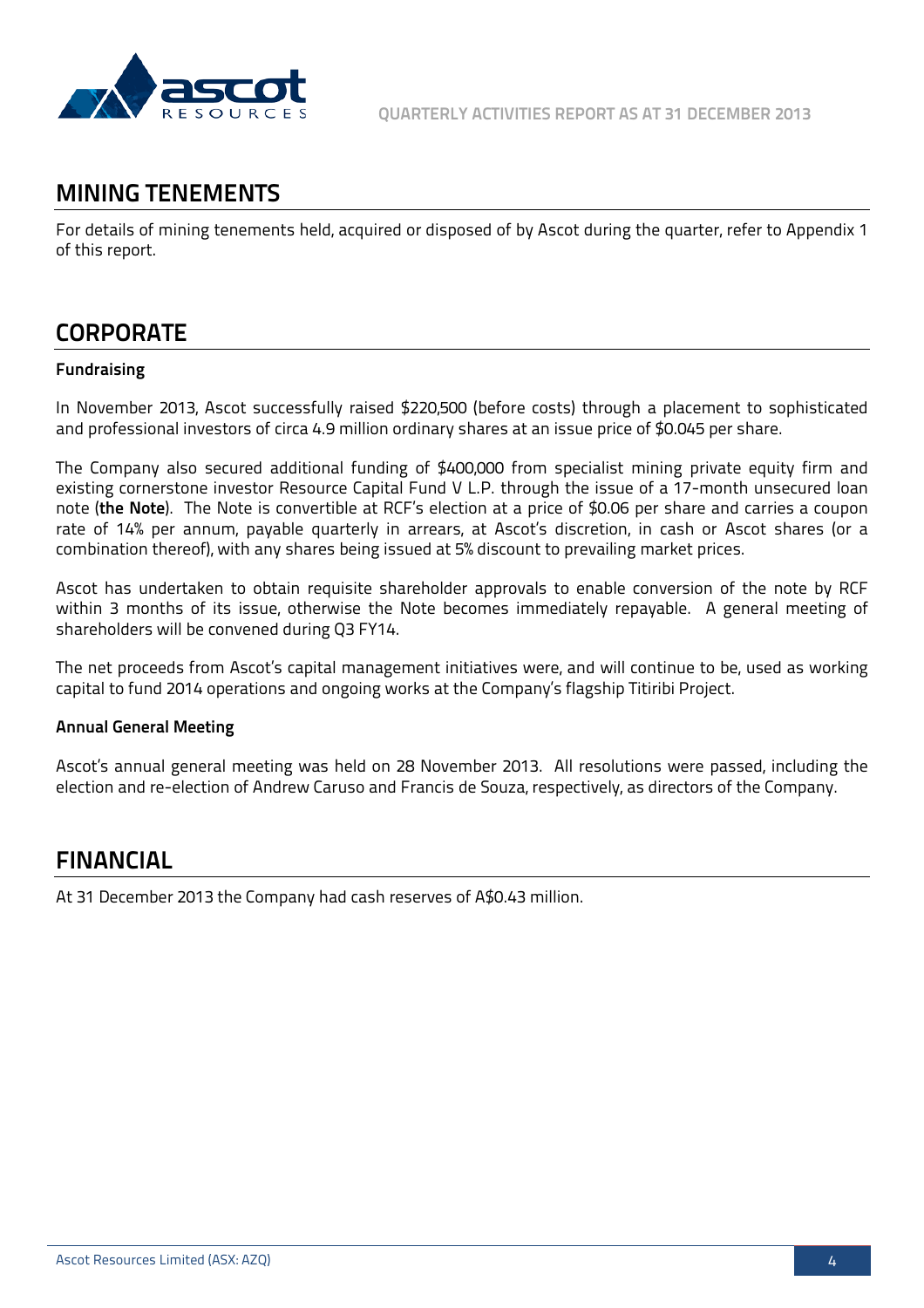

#### JORC 2012 Compliance Statement

The information in this report that relates to Exploration Results or Mineral Resources is extracted from the report entitled "130% Resource Upgrade at Titiribi Coal Project" created on 24 January 2014 released to ASX and is available to view on www.ascotresources.com. The Company confirms that it is not aware of any new information or data that materially affects the information included in the original market announcement and, in the case of estimates of Mineral Resources, that all material assumptions and technical parameters underpinning the estimates in the relevant market announcement continue to apply and have not materially changed. The Company confirms that the form and context in which the Competent Person's findings are presented have not been materially modified from the original market announcement

#### **About Ascot Resources Limited**

Ascot Resources Limited ("Ascot") is an ASX listed coal explorer and developer. Its major asset is its 90% JV interest in the Titiribi Coal Project located in the Department of Antioquia, Colombia. The region is known for its high quality coal. With the Project site being located only 70km from State Capital Medellin, it is close to existing utilities and infrastructure. It is Ascot's intention to grow the company via asset acquisition and it will continue to actively evaluate new business opportunities within Colombia.

For more information, visit [www.ascotresources.com](http://www.ascotresources.com/) or contact:

**Andrew Caruso** Ascot Resources Limited Executive Chairman & Chief Executive Officer T: +61(0) 8 9381 4534 F: +61(0) 8 9380 6440